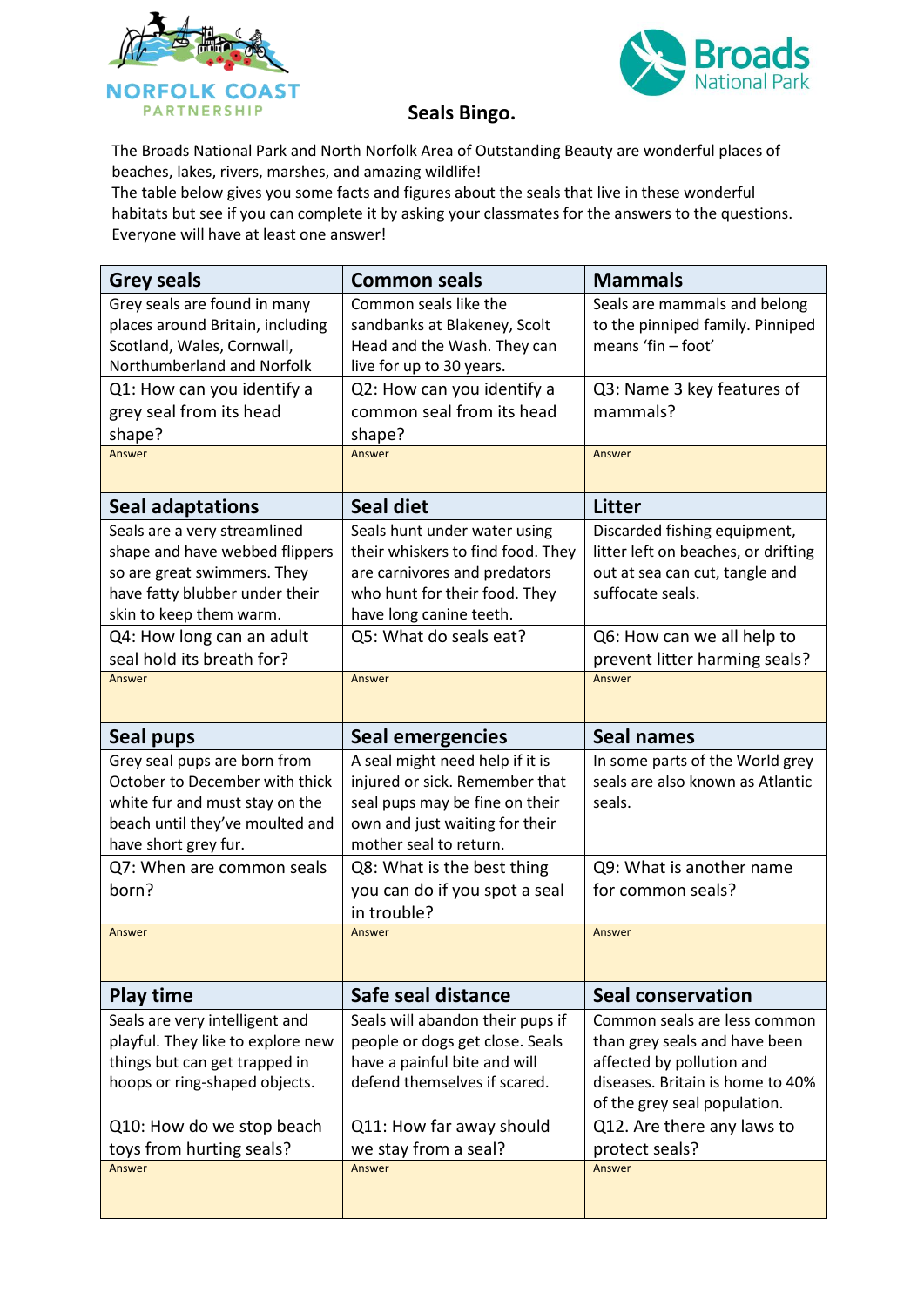



## **Seals Bingo Answer Sheet.**

| Q1: Grey seals                                                                                          | <b>Q2: Common seals</b>                                                                                                                                                                                                                                                            | Q3: Mammals                                                                                                                                                                     |
|---------------------------------------------------------------------------------------------------------|------------------------------------------------------------------------------------------------------------------------------------------------------------------------------------------------------------------------------------------------------------------------------------|---------------------------------------------------------------------------------------------------------------------------------------------------------------------------------|
| Answer<br>They have a large long<br>nose with a 'dog like'<br>head shape.                               | Answer<br>They have a shorter<br>nose with a 'teddy bear<br>like' head shape.                                                                                                                                                                                                      | Answer<br>They have fur, warm<br>blood and the mother<br>seals feed their pups on<br>milk                                                                                       |
|                                                                                                         | Q5: Seal habitats                                                                                                                                                                                                                                                                  | Q6: Litter                                                                                                                                                                      |
| <b>Q4: Seal adaptations</b><br>Answer<br>Up to 1½ hours.                                                | Answer<br>Fish, but also shrimps,<br>squid, whelks, crabs<br>and mussels.                                                                                                                                                                                                          | Answer<br>We must take our litter<br>home to throw away<br>and recycle properly<br>and we can take part in<br>beach clean events.                                               |
|                                                                                                         |                                                                                                                                                                                                                                                                                    |                                                                                                                                                                                 |
| Q7: Seal pups<br>Answer<br><b>June and July in Britain</b>                                              | <b>Q8: Seal emergencies</b><br>Answer<br><b>Keep all people and</b><br>dogs away and call an<br>expert for advice.<br><b>RSPCA, British Divers Marine Life</b><br><b>Rescue, Friends of Horsey Seals &amp;</b><br><b>Nature Reserve Wardens will</b><br>know the best thing to do. | Q9: Seal names<br>Answer<br><b>Harbour seals</b>                                                                                                                                |
|                                                                                                         |                                                                                                                                                                                                                                                                                    |                                                                                                                                                                                 |
| Q10: Play time<br>Answer<br><b>Avoid using hoop</b><br>shaped or ring toys or<br>frisbees on the beach. | Q11: Seal safe distance<br>Answer<br>At least 50 metres.<br>That's a long way!                                                                                                                                                                                                     | <b>Q12: Seal Conservation</b><br>Answer<br>Seals are protected by<br>laws, including the<br><b>Conservation of Seals</b><br><b>Act and the Wildlife</b><br>and Countryside Act. |